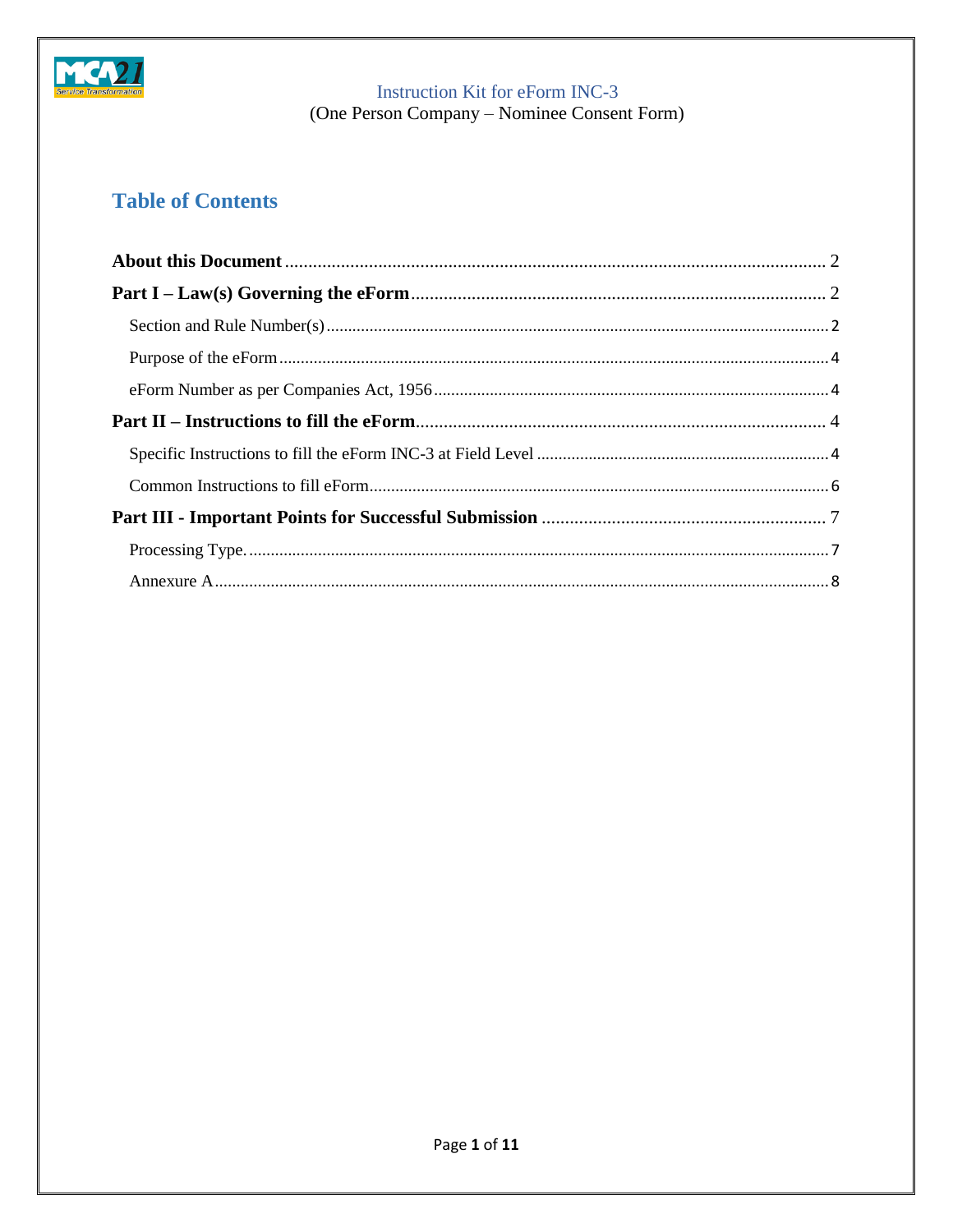

(One Person Company – Nominee Consent Form)

### <span id="page-1-0"></span>**About this Document**

The Instruction Kit has been prepared to help you file eForms with ease. This documents provides references to law(s) governing the eForms, instructions to fill the eForm at field level and common instructions to fill all eForms. The document also includes important points to be noted for successful submission.

This document is divided into following sections:

Part I – Laws [Governing the eForm](#page-1-1) Part II – [Instructions to fill the eForm](#page-3-4) Part III – [Important Points for Successful Submission](#page-6-0) *Click on any section link to refer to the section.*

### <span id="page-1-1"></span>**Part I – Law(s) Governing the eForm**

### <span id="page-1-2"></span>Section and Rule Number(s)

This form is required to be filed pursuant to section 3(1) of the Companies Act, 2013 and rule 4(2),  $(3)$ ,  $(4)$ ,  $(5)$  &  $(6)$  of Companies (Incorporation) Rules, 2014 and the same are reproduced for your reference:

### **Section 3(1):**

A company may be formed for any lawful purpose by—

(a) Seven or more persons, where the company to be formed is to be a public company;

(b) Two or more persons, where the company to be formed is to be a private company; or

(c) One person, where the company to be formed is to be One Person Company that is to say, a private company, by subscribing their names or his name to a memorandum and complying with the requirements of this Act in respect of registration:

Provided that the memorandum of One Person Company shall indicate the name of the other

Person, with his prior written consent in the prescribed form, who shall, in the event of the subscriber's death or his incapacity to contract become the member of the company and the written consent of such person shall also be filed with the Registrar at the time of incorporation of the One Person Company along with its memorandum and articles:

Provided further that such other person may withdraw his consent in such manner as may be prescribed: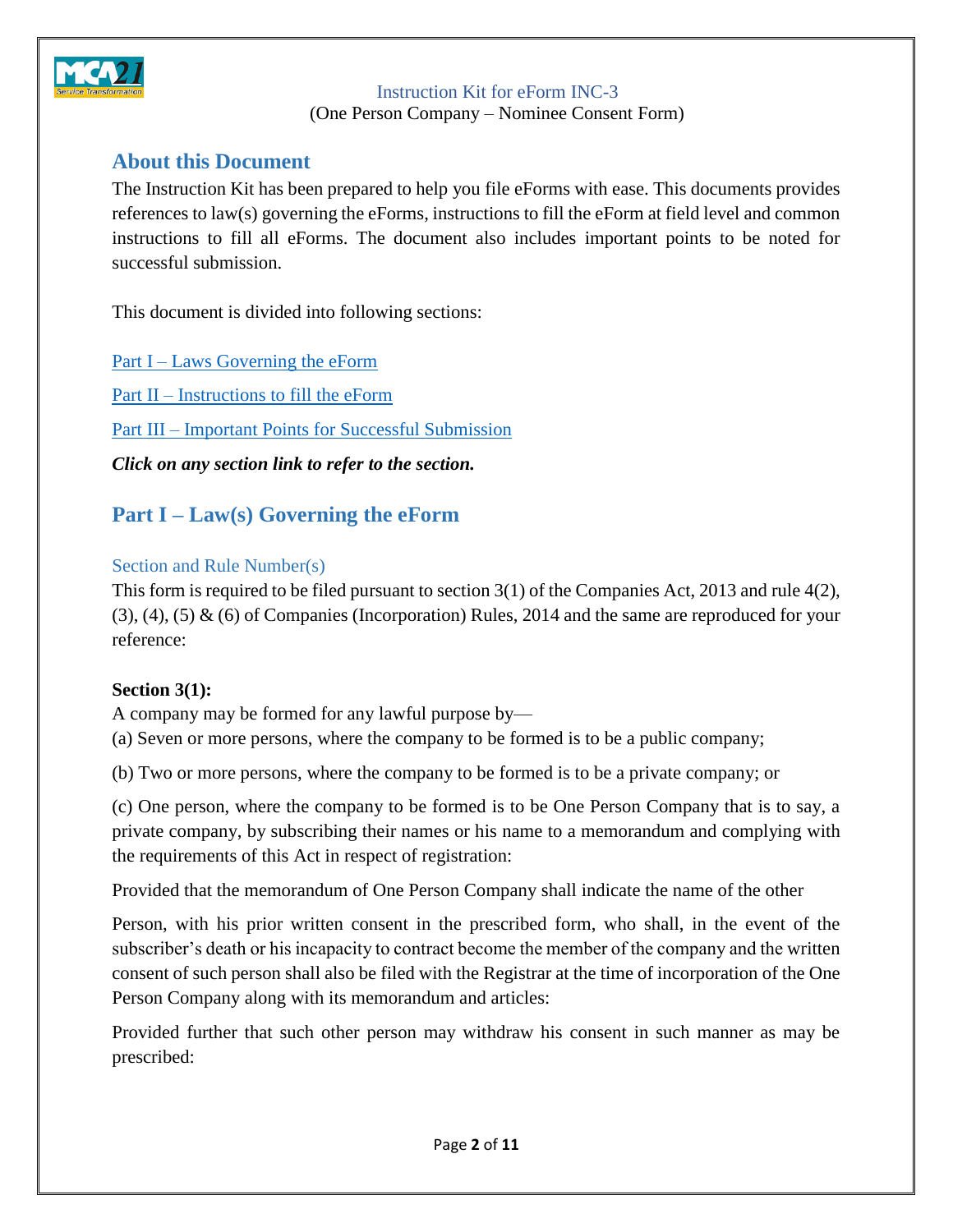

(One Person Company – Nominee Consent Form)

Provided also that the member of One Person Company may at any time change the name of such other person by giving notice in such manner as may be prescribed:

Provided also that it shall be the duty of the member of One Person Company to intimate the company the change, if any, in the name of the other person nominated by him by indicating in the memorandum or otherwise within such time and in such manner as may be prescribed, and company shall intimate the Registrar any such change within such time and in such manner as may be prescribed.

Provided also that any such change in the name of the person shall not be deemed to be an alteration of the memorandum.

### **Rule 4(2), (3), (4), (5) &(6)**

(2) Name of the person nominated under sub-rule (1) shall be mentioned in the memorandum of One Person Company and the nomination in Form No **INC-2** along with consent of such nominee obtained in Form No **INC-3** and fee as provided in **Companies (Registration offices and fees) Rules, 2014** shall be filed with the Registrar at the time of incorporation of the company along with its memorandum and articles.

(3) In pursuance of the second proviso of sub-section (1) of section 3, the person nominated by the subscriber or member of a One Person Company may, withdraw his consent by giving a notice in writing to such sole member and to the One Person Company.

Provided that the sole member shall nominate another person as nominee within 15 days on the receipt of the notice of withdrawal and shall send an intimation of such nomination in writing to the Company, along with the written consent of such other person so nominated **in Form No. INC-3**

(4) The company shall within thirty days of receipt of the notice of withdrawal of consent under sub-rule (3) filed with the Registrar, a notice of such withdrawal of consent and the intimation of the name of another person nominated by the sole member in **Form No INC-4** along with fee as provided in **Companies (Registration offices and fees) Rules, 2014** and the written consent of such another person so nominated in **Form No.INC-3**

(5) For the purposes of third proviso of sub-section (1) of section 3, the subscriber or member of a One Person Company may, by intimation in writing to the company, change the name of the person nominated by him at any time for any reason including in case of death or incapacity to contract of nominee and nominate another person after obtaining the prior consent of such another person in Form No **INC-3**.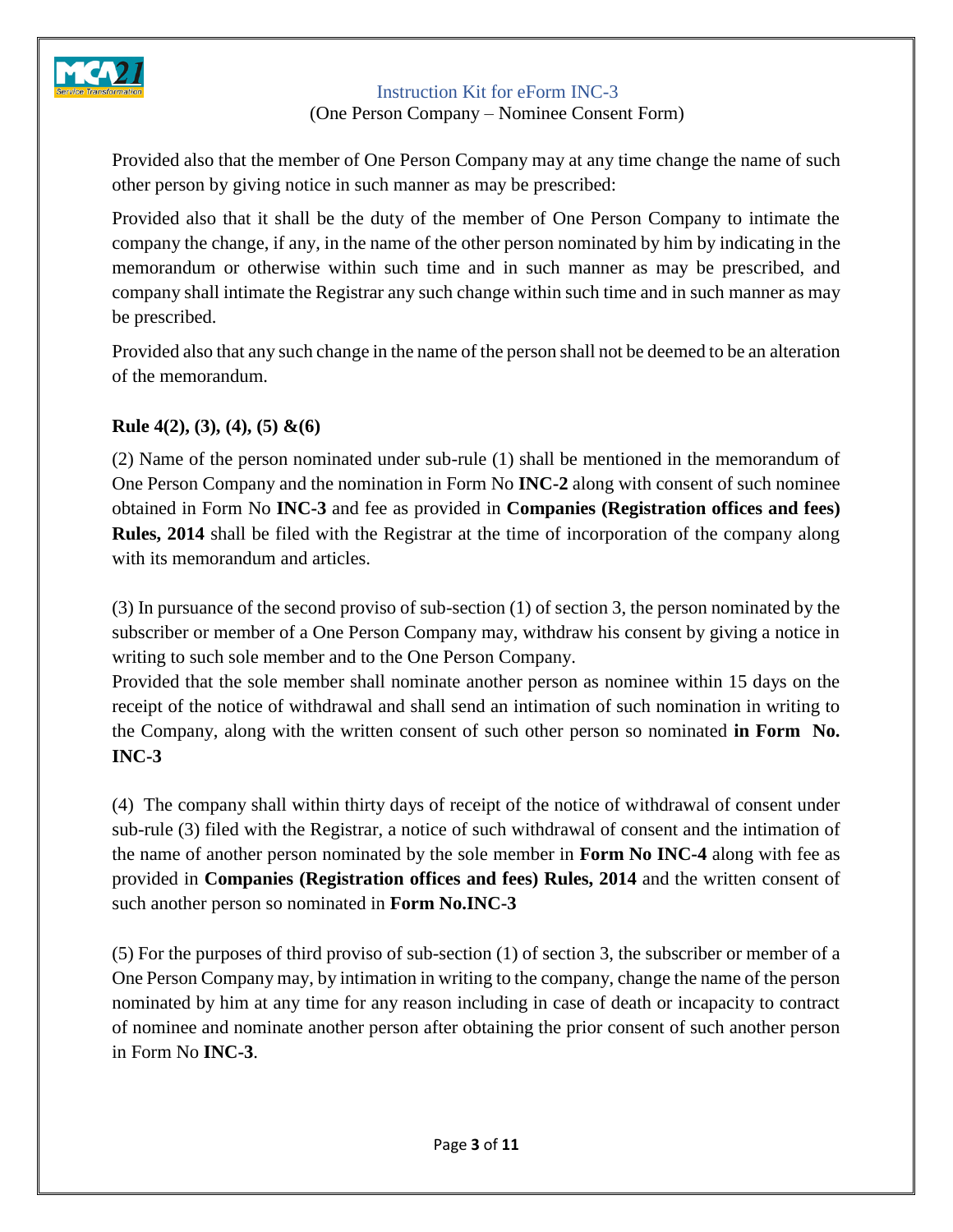

(One Person Company – Nominee Consent Form)

Provided that the company shall, on the receipt of such intimation, file with the Registrar, a notice of such change in Form No **INC-4** along with fee as provided in **Companies (Registration offices and fees) Rules, 2014** and with the written consent of the new nominee in Form No.**INC-3** within 30 days of receipt of intimation of the change.

(6) Where the sole member of One Person Company ceases to be the member in the event of death or incapacity to contract and his nominee becomes the member of such One Person Company, such new member shall nominate within fifteen days of becoming member, a person who shall in the event of his death or his incapacity to contract become the member of such company, and the company shall file with the Registrar an intimation of such cessation and nomination in Form No **INC-4** along with the fee as provided in **Companies (Registration offices and fees) Rules, 2014** within 30 days of the change in membership and with the prior written consent of the person so nominated in Form No.**INC-3**

#### <span id="page-3-0"></span>Purpose of the eForm

One Person Company is required to indicate the name of the other person as nominee in its memorandum with his prior written consent, who shall become the member of the company in case of subscriber's/member's death or incapacity to contract and such consent of the nominee shall be submitted to Registrar in this eForm INC-3.

### <span id="page-3-1"></span>eForm Number as per Companies Act, 1956

<span id="page-3-4"></span>This eForm INC-3 has been introduced in the Companies Act, 2013.

### <span id="page-3-2"></span>**Part II – Instructions to fill the eForm**

### <span id="page-3-3"></span>Specific Instructions to fill the eForm INC-3 at Field Level

Instructions to fill the eForm are tabulated below at field level. Only important fields that require detailed instructions to be filled in eForm are explained. Self-explanatory fields are not discussed.

| $\overline{\textbf{S}}$ . No/                         | <b>Field Name</b>                | <b>Instructions</b>                                                                                 |  |
|-------------------------------------------------------|----------------------------------|-----------------------------------------------------------------------------------------------------|--|
| <b>Section Name</b>                                   |                                  |                                                                                                     |  |
|                                                       |                                  | User is required to download eForm INC-3 from the MCA website and fill in all the details as        |  |
|                                                       |                                  | required and after check form, take the print out of the eForm and sign it. The same is required to |  |
|                                                       |                                  | be submitted to the Registrar along with all the enclosures as attachment to other eForms INC.2,    |  |
| INC.4 or INC.6 as the case may be.                    |                                  |                                                                                                     |  |
| (a)                                                   |                                  | SRN of Form INC-1 (In case of   Enter an approved SRN of Form INC-1 in case                         |  |
|                                                       | new company) or                  | of a new company or valid CIN for a One                                                             |  |
| Corporate identity<br>Person Company (OPC).<br>number |                                  |                                                                                                     |  |
|                                                       | (CIN) of the company (In case of |                                                                                                     |  |
|                                                       | existing company)                |                                                                                                     |  |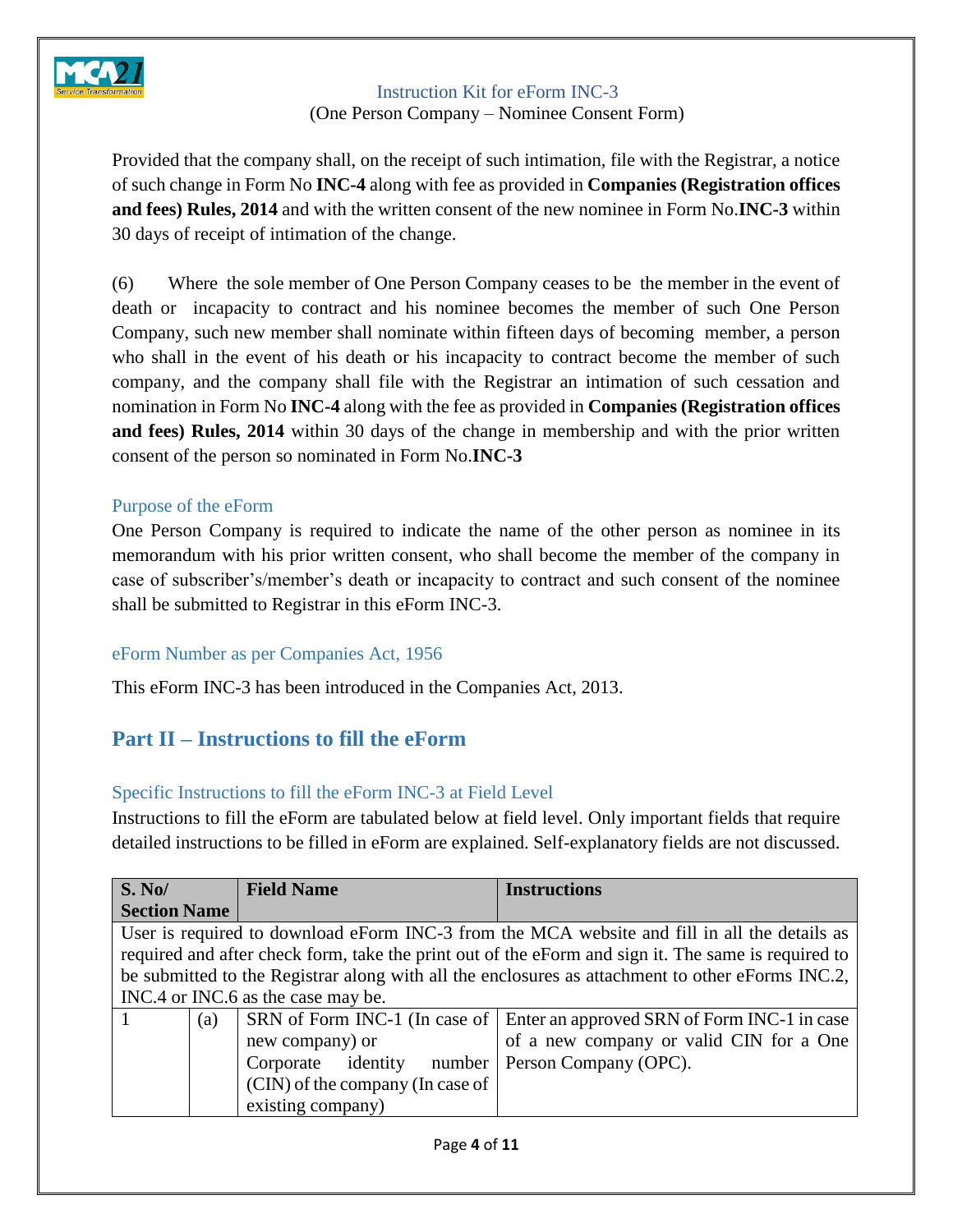

(One Person Company – Nominee Consent Form)

| <b>S. No/</b>       |  | <b>Field Name</b>                                                                                                                     | <b>Instructions</b>                                                                                                                                                                                                                                                                                                                                                                                                                   |
|---------------------|--|---------------------------------------------------------------------------------------------------------------------------------------|---------------------------------------------------------------------------------------------------------------------------------------------------------------------------------------------------------------------------------------------------------------------------------------------------------------------------------------------------------------------------------------------------------------------------------------|
| <b>Section Name</b> |  |                                                                                                                                       |                                                                                                                                                                                                                                                                                                                                                                                                                                       |
|                     |  | Prefill                                                                                                                               | Click the Pre-fill button.<br>clicking<br>the<br>button,<br>system<br>will<br>On<br>automatically display the name and registered<br>office address of the company in case of<br>existing company.<br>User is required to fill in the details of the<br>registered office of the company and name is<br>prefilled based on SRN of eForm INC-1<br>In case there is any change in the email ID, you<br>can enter the new valid email ID |
| 3                   |  | Consent: I {Drop down - Values:<br>Mr., Ms.} (Small description<br>box)                                                               | This field is auto filled on the basis of details<br>entered in point no 4 in the form.                                                                                                                                                                                                                                                                                                                                               |
|                     |  | hereby give my consent to<br>become the member of (Small<br>description box),                                                         | This field is prefilled on the basis of SRN/CIN<br>entered above.                                                                                                                                                                                                                                                                                                                                                                     |
|                     |  | In the event of death of (Small<br>description<br>box)<br>subscriber/member<br>of<br>the<br>company or his incapacity to<br>contract. | Enter the full name of the subscriber/member<br>of the OPC                                                                                                                                                                                                                                                                                                                                                                            |
| 4                   |  | Particulars of nominee                                                                                                                | Enter the approved DIN/PAN of nominee.                                                                                                                                                                                                                                                                                                                                                                                                |
|                     |  |                                                                                                                                       | On clicking the prefill button, the system shall<br>automatically display PAN, name including<br>first middle name and surname, father's name,<br>gender, date of birth, educational qualification<br>on the basis of DIN provided in the form.                                                                                                                                                                                       |
|                     |  |                                                                                                                                       | Enter the details in case PAN is entered and<br>name including first, middle and surname<br>details shall be verified by the system.                                                                                                                                                                                                                                                                                                  |
|                     |  |                                                                                                                                       | Nominee should be an Indian citizen and<br>resident in India.                                                                                                                                                                                                                                                                                                                                                                         |
|                     |  |                                                                                                                                       | Residential proof selected and provided<br>should not be older than two months.                                                                                                                                                                                                                                                                                                                                                       |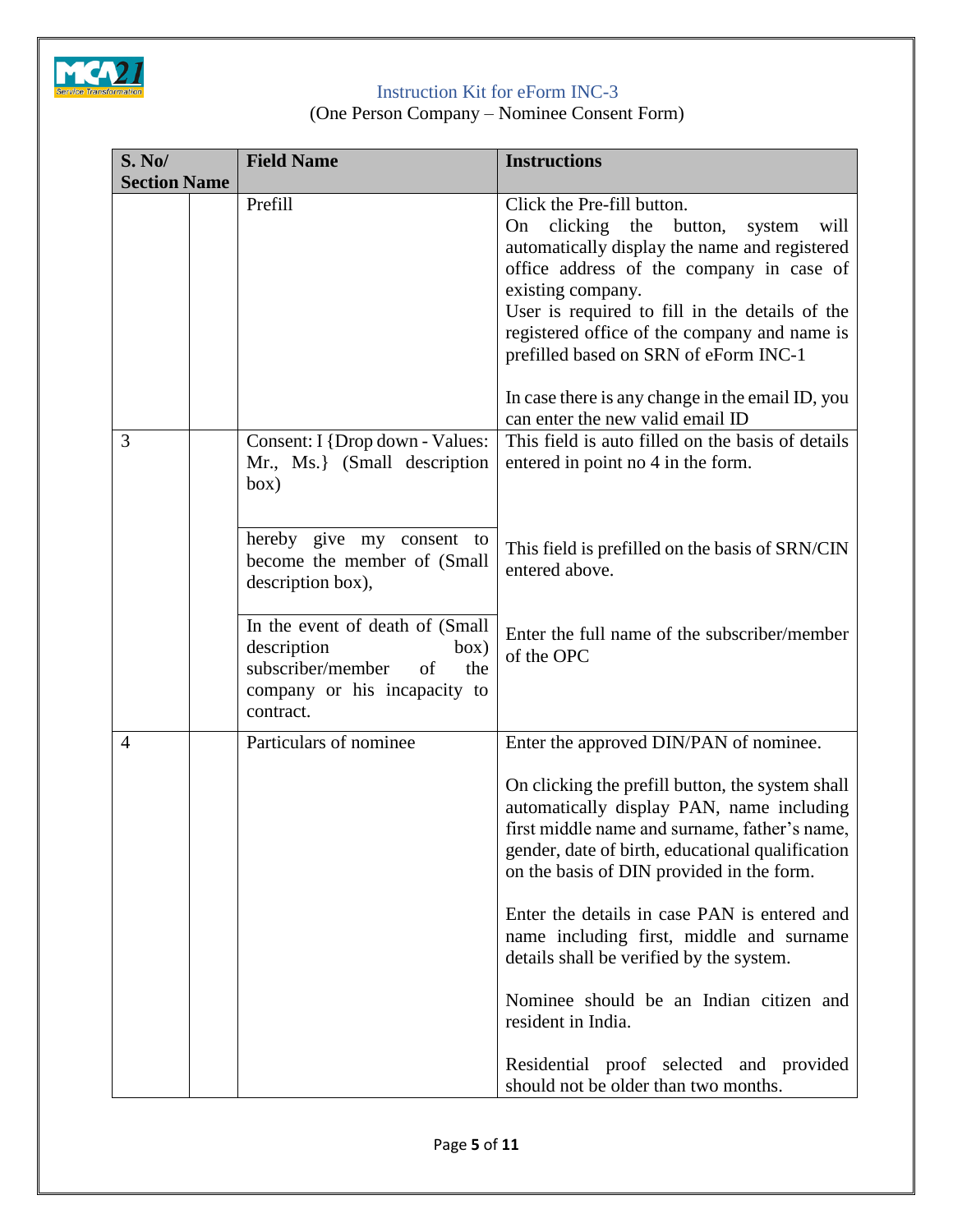

(One Person Company – Nominee Consent Form)

| S. No/              |    | <b>Field Name</b>           | <b>Instructions</b>                                       |  |
|---------------------|----|-----------------------------|-----------------------------------------------------------|--|
| <b>Section Name</b> |    |                             |                                                           |  |
|                     |    | <b>Family Name</b>          | Enter nominee's surname or family name.                   |  |
|                     |    | Duration of stay at present | User is required to fill number of years $(0 \text{ to }$ |  |
|                     |    | address                     | 99) and months $(0 \text{ to } 11)$ .                     |  |
|                     |    |                             | User is required to provide previous residence            |  |
|                     |    |                             | address details in case the duration of stay is           |  |
|                     |    |                             | less than a year at the present address.                  |  |
| To                  | be | Nominee                     | User is required to take the printout of the              |  |
| physically          |    |                             | form after clicking on the "Check Form"                   |  |
| signed by           |    |                             | button and the same shall be manually signed              |  |
|                     |    |                             | by the Nominee thereafter.                                |  |
| <b>Enclosures</b>   |    |                             | Copy of PAN card                                          |  |
|                     |    |                             | Proof of identity                                         |  |
|                     |    |                             | <b>Residential Proof</b>                                  |  |
|                     |    |                             |                                                           |  |
|                     |    |                             | All the enclosures along with this form shall             |  |
|                     |    |                             | be submitted as an attachment to other forms              |  |
|                     |    |                             | INC-2, INC-4 or INC-6 as the case may be.                 |  |
|                     |    |                             | User is required to provide copy of residential           |  |
|                     |    |                             | proof not older than two months                           |  |

### <span id="page-5-0"></span>Common Instructions to fill eForm

| <b>Buttons</b>                         | <b>Particulars</b>                                                                                                                                                                                                                                                                |
|----------------------------------------|-----------------------------------------------------------------------------------------------------------------------------------------------------------------------------------------------------------------------------------------------------------------------------------|
| Pre-Fill<br>Pre-fill                   | The <b>Pre-fill</b> button can appear more than once in an eForm. The<br>button appears next to a field that can be automatically filled using<br>the MCA database.                                                                                                               |
|                                        | Click this button to populate the field.                                                                                                                                                                                                                                          |
|                                        | <b>Note:</b> You are required to be connected to the Internet to use the                                                                                                                                                                                                          |
|                                        | Pre-fill functionality.                                                                                                                                                                                                                                                           |
| <b>Check Form</b><br><b>Check Form</b> | 1. Click the <b>Check Form</b> button after, filling the eForm. System<br>performs form level validation like checking if all mandatory<br>fields are filled. System displays the errors and provides you<br>an opportunity to correct errors.                                    |
|                                        | Correct the highlighted errors.<br>2.                                                                                                                                                                                                                                             |
|                                        | 3. Click the Check Form button again and. system will perform<br>form level validation once again. On successful validations, a<br>message is displayed "Form level pre scrutiny is successful".<br>Note: The Check Form functionality does not require Internet<br>connectivity. |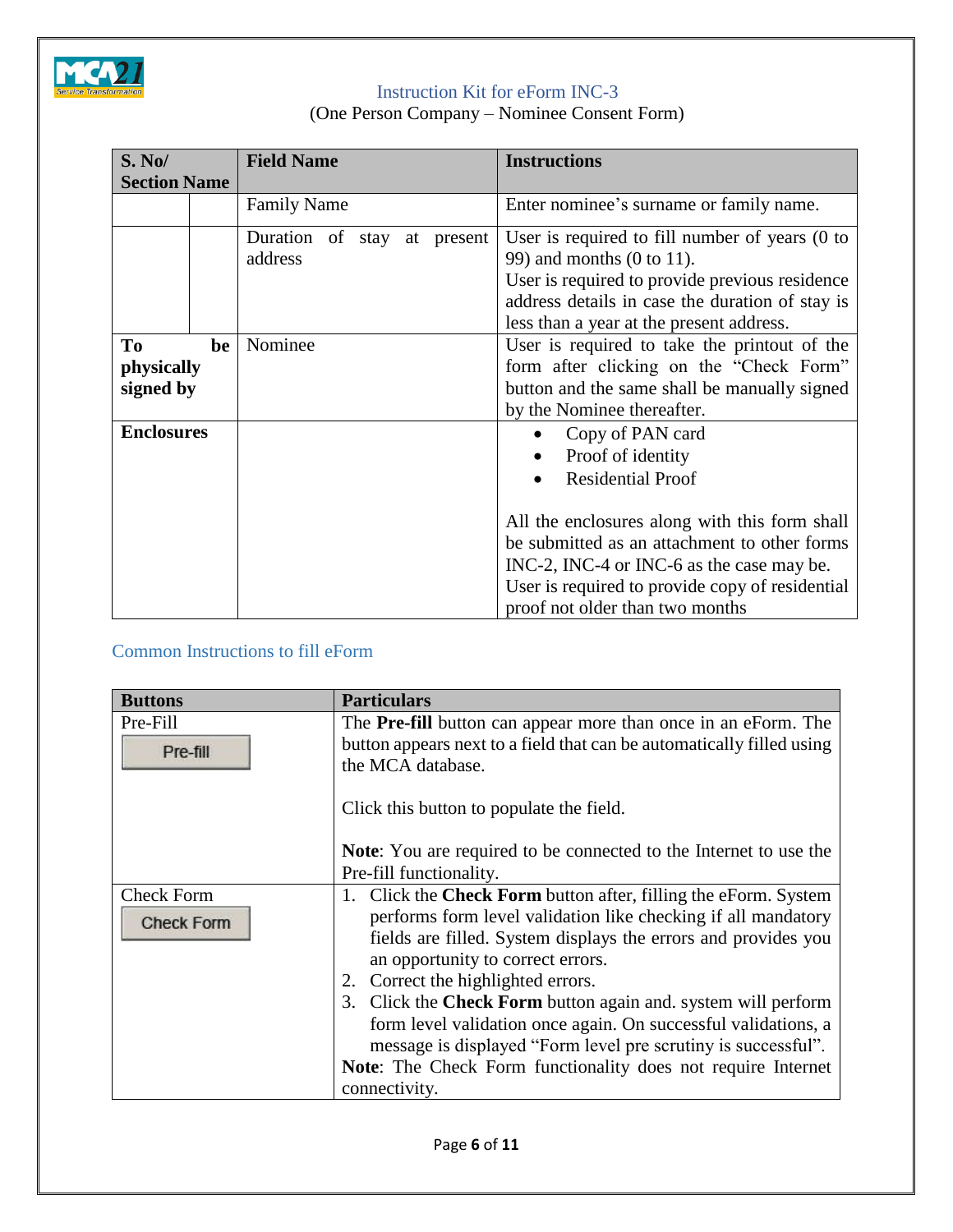

(One Person Company – Nominee Consent Form)

| <b>Buttons</b> | <b>Particulars</b>                                              |  |  |  |
|----------------|-----------------------------------------------------------------|--|--|--|
| Modify         | The Modify button is enabled, after you have checked the eForm  |  |  |  |
| Modify         | using the Check Form button.                                    |  |  |  |
|                | To make changes to the filled and checked form:                 |  |  |  |
|                | Click the <b>Modify</b> button.<br>Ι.                           |  |  |  |
|                | Make the changes to the filled eForm.<br>2.                     |  |  |  |
|                | 3. Click the <b>Check Form</b> button to check the eForm again. |  |  |  |
|                |                                                                 |  |  |  |
| Submit         | This button is disabled at present.                             |  |  |  |
| Submit         |                                                                 |  |  |  |
| Country code   | Enter the country code. Refer Annexure $A -$ Country Codes.     |  |  |  |
|                |                                                                 |  |  |  |

### <span id="page-6-0"></span>**Part III - Important Points for Successful Submission**

### <span id="page-6-1"></span>Processing Type.

This is a non e-Form and User is required to fill the form electronically and then attach the printout of the duly signed copy along with all the enclosures with other eForms INC-2, INC-4 or INC-6 as the case may be.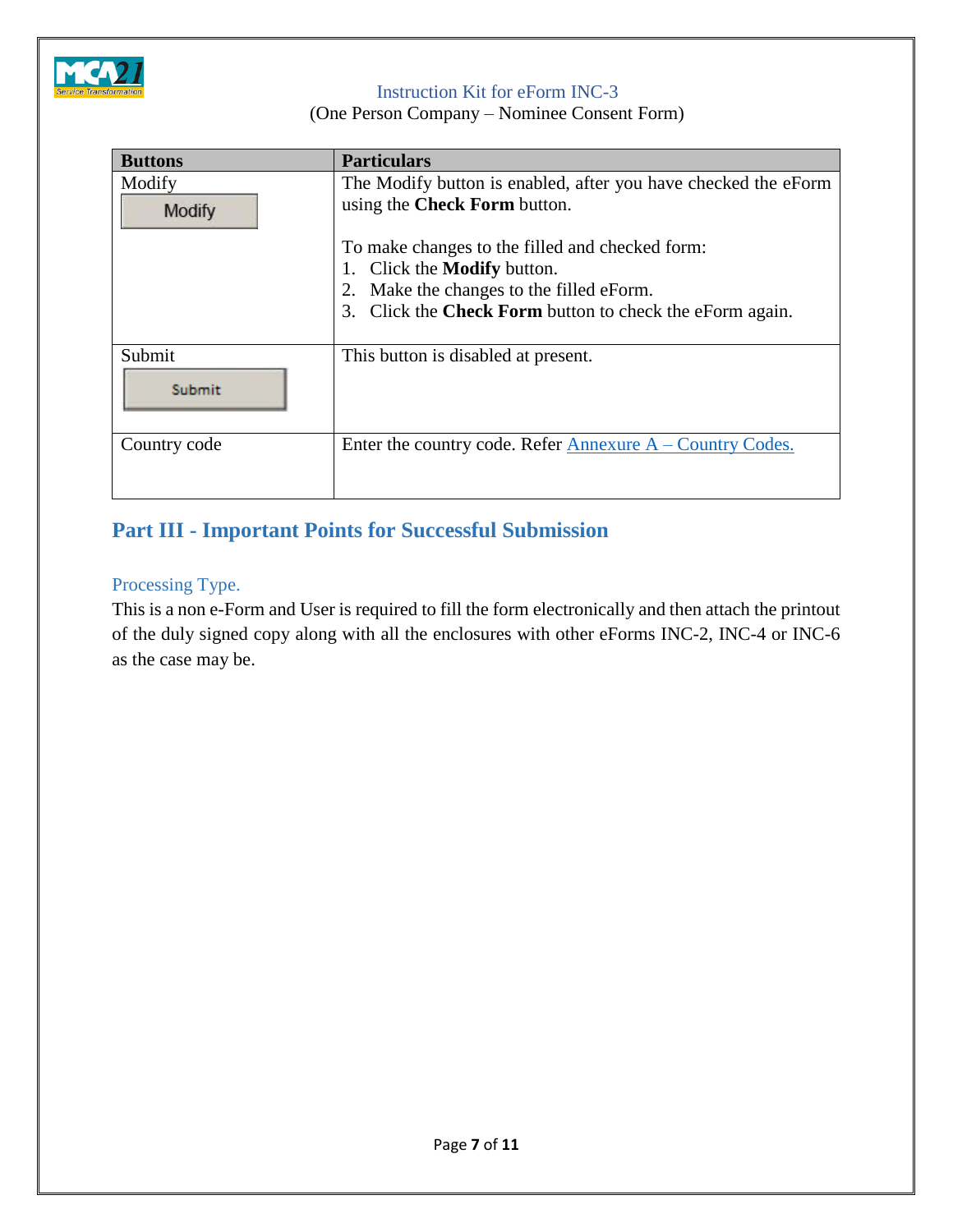

(One Person Company – Nominee Consent Form)

### <span id="page-7-0"></span>Annexure A

## List of ISO Country Codes

| <b>Country Name</b>         | <b>Country</b> | <b>Country Name</b>     | <b>Country</b> |
|-----------------------------|----------------|-------------------------|----------------|
|                             | Code           |                         | Code           |
| <b>AFGHANISTAN</b>          | AF             | <b>LIBERIA</b>          | $\rm LR$       |
| ÅLAND ISLANDS               | AX             | LIBYAN ARAB JAMAHIRIYA  | LY             |
| <b>ALBANIA</b>              | AL             | <b>LIECHTENSTEIN</b>    | LI             |
| <b>ALGERIA</b>              | <b>DZ</b>      | <b>LITHUANIA</b>        | <b>LT</b>      |
| <b>AMERICAN SAMOA</b>       | <b>AS</b>      | <b>LUXEMBOURG</b>       | LU             |
| <b>ANDORRA</b>              | AD             | <b>MACAO</b>            | <b>MO</b>      |
|                             |                | MACEDONIA, THE FORMER   |                |
| <b>ANGOLA</b>               | AO             | YUGOSLAV REPUBLIC OF    | <b>MK</b>      |
| <b>ANGUILLA</b>             | AI             | <b>MADAGASCAR</b>       | MG             |
| <b>ANTARCTICA</b>           | AQ             | <b>MALAWI</b>           | <b>MW</b>      |
| ANTIGUA AND BARBUDA         | AG             | <b>MALAYSIA</b>         | <b>MY</b>      |
| <b>ARGENTINA</b>            | <b>AR</b>      | <b>MALDIVES</b>         | <b>MV</b>      |
| <b>ARMENIA</b>              | AM             | <b>MALI</b>             | <b>ML</b>      |
| <b>ARUBA</b>                | AW             | <b>MALTA</b>            | <b>MT</b>      |
| <b>AUSTRALIA</b>            | AU             | <b>MARSHALL ISLANDS</b> | <b>MH</b>      |
| <b>AUSTRIA</b>              | AT             | <b>MARTINIQUE</b>       | <b>MQ</b>      |
| <b>AZERBAIJAN</b>           | AZ             | <b>MAURITANIA</b>       | <b>MR</b>      |
| <b>BAHAMAS</b>              | <b>BS</b>      | <b>MAURITIUS</b>        | MU             |
| <b>BAHRAIN</b>              | <b>BH</b>      | <b>MAYOTTE</b>          | <b>YT</b>      |
| <b>BANGLADESH</b>           | <b>BD</b>      | <b>MEXICO</b>           | <b>MX</b>      |
|                             |                | MICRONESIA, FEDERATED   |                |
| <b>BARBADOS</b>             | <b>BB</b>      | <b>STATES OF</b>        | <b>FM</b>      |
| <b>BELARUS</b>              | <b>BY</b>      | MOLDOVA, REPUBLIC OF    | <b>MD</b>      |
| <b>BELGIUM</b>              | <b>BE</b>      | <b>MONACO</b>           | <b>MC</b>      |
| <b>BELIZE</b>               | BZ             | <b>MONGOLIA</b>         | <b>MN</b>      |
| <b>BENIN</b>                | <b>BJ</b>      | <b>MONTENEGRO</b>       | <b>ME</b>      |
| <b>BERMUDA</b>              | ${\rm BM}$     | <b>MONTSERRAT</b>       | <b>MS</b>      |
| <b>BHUTAN</b>               | <b>BT</b>      | <b>MOROCCO</b>          | MA             |
| <b>BOLIVIA</b>              | <b>BO</b>      | <b>MOZAMBIQUE</b>       | <b>MZ</b>      |
| <b>BOSNIA</b><br><b>AND</b> | <b>BA</b>      | <b>MYANMAR</b>          | <b>MM</b>      |
| <b>HERZEGOVINA</b>          |                |                         |                |
| <b>BOTSWANA</b>             | <b>BW</b>      | <b>NAMIBIA</b>          | NA             |
| <b>BOUVET ISLAND</b>        | BV             | <b>NAURU</b>            | <b>NR</b>      |
| <b>BRAZIL</b>               | <b>BR</b>      | <b>NEPAL</b>            | NP             |
| BRITISH INDIAN OCEAN        | IO             | <b>NETHERLANDS</b>      | NL             |
| <b>TERRITORY</b>            |                |                         |                |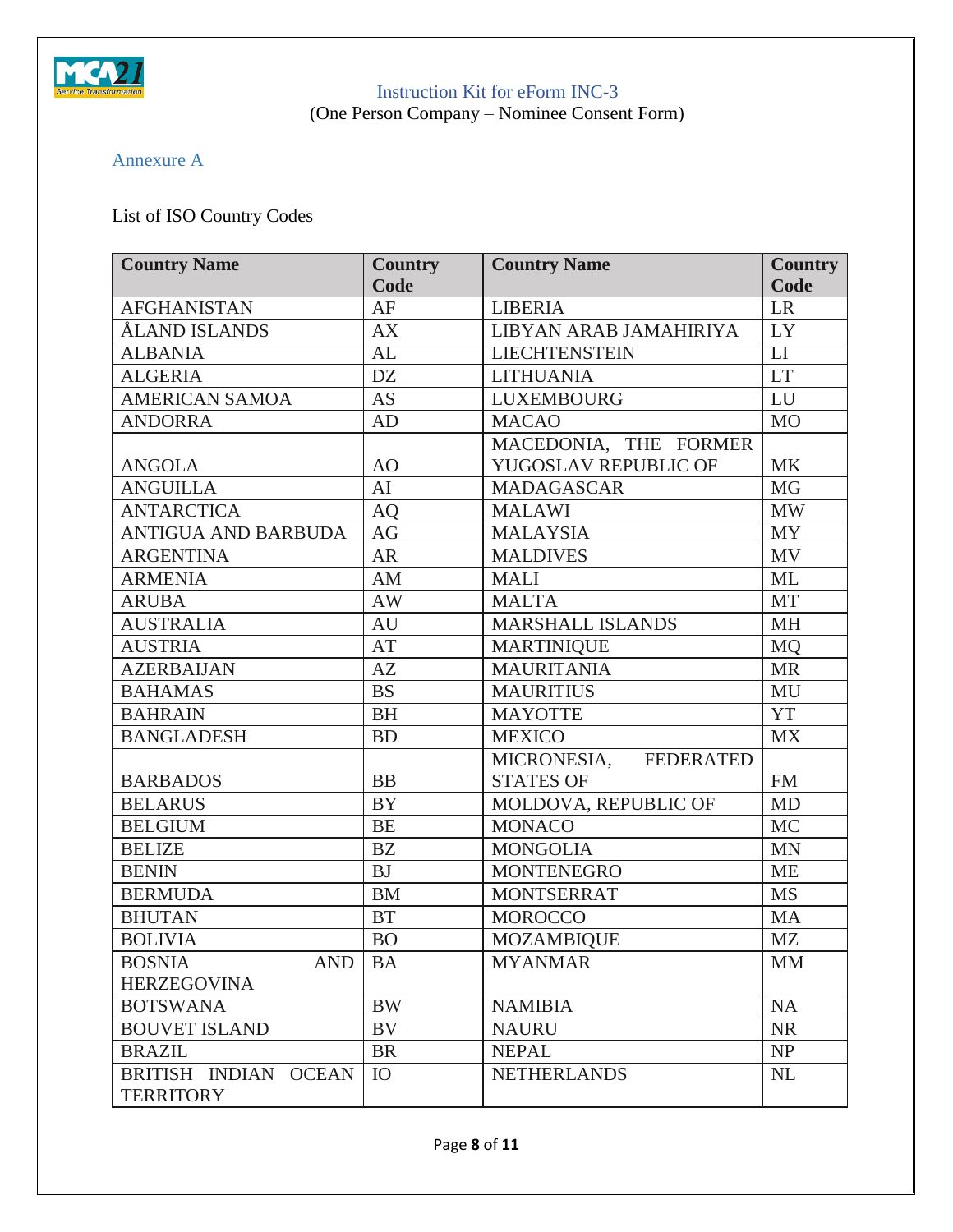

(One Person Company – Nominee Consent Form)

| <b>Country Name</b>                                 | <b>Country</b><br>Code | <b>Country Name</b>                              | <b>Country</b><br>Code |
|-----------------------------------------------------|------------------------|--------------------------------------------------|------------------------|
| <b>BRUNEI DARUSSALAM</b>                            | <b>BN</b>              | NETHERLANDS ANTILLES                             | AN                     |
| <b>BULGARIA</b>                                     | <b>BG</b>              | <b>NEW CALEDONIA</b>                             | NC                     |
| <b>BURKINA FASO</b>                                 | <b>BF</b>              | <b>NEW ZEALAND</b>                               | NZ                     |
| <b>BURUNDI</b>                                      | <b>BI</b>              | <b>NICARAGUA</b>                                 | NI                     |
| <b>CAMBODIA</b>                                     | <b>KH</b>              | <b>NIGER</b>                                     | NE                     |
| <b>CAMEROON</b>                                     | CM                     | <b>NIGERIA</b>                                   | <b>NG</b>              |
| <b>CANADA</b>                                       | CA                     | <b>NIUE</b>                                      | <b>NU</b>              |
| <b>CAPE VERDE</b>                                   | <b>CV</b>              | NORFOLK ISLAND                                   | NF                     |
| <b>CAYMAN ISLANDS</b>                               | KY                     | <b>NORTHERN</b><br><b>MARIANA</b>                | <b>MP</b>              |
|                                                     |                        | <b>ISLANDS</b>                                   |                        |
| <b>CENTRAL</b><br><b>AFRICAN</b><br><b>REPUBLIC</b> | <b>CF</b>              | <b>NORWAY</b>                                    | NO                     |
| <b>CHAD</b>                                         | TD                     | <b>OMAN</b>                                      | <b>OM</b>              |
| <b>CHILE</b>                                        | <b>CL</b>              | <b>PAKISTAN</b>                                  | <b>PK</b>              |
| <b>CHINA</b>                                        | <b>CN</b>              | <b>PALAU</b>                                     | <b>PW</b>              |
|                                                     |                        | PALESTINIAN<br>TERRITORY,                        |                        |
| <b>CHRISTMAS ISLAND</b>                             | <b>CX</b>              | <b>OCCUPIED</b>                                  | <b>PS</b>              |
| (KEELING)<br><b>COCOS</b>                           | CC                     | <b>PANAMA</b>                                    | PA                     |
| <b>ISLANDS</b>                                      |                        |                                                  |                        |
| <b>COLOMBIA</b>                                     | CO                     | PAPUA NEW GUINEA                                 | PG                     |
| <b>COMOROS</b>                                      | <b>KM</b>              | <b>PARAGUAY</b>                                  | <b>PY</b>              |
| <b>CONGO</b>                                        | CG                     | <b>PERU</b>                                      | PE                     |
| <b>THE</b><br>CONGO,                                |                        |                                                  |                        |
| <b>DEMOCRATIC</b>                                   |                        |                                                  |                        |
| <b>REPUBLIC OF THE</b>                              | CD                     | <b>PHILIPPINES</b>                               | PH                     |
| <b>COOK ISLANDS</b>                                 | <b>CK</b>              | <b>PITCAIRN</b>                                  | PN                     |
| <b>COSTA RICA</b>                                   | <b>CR</b>              | <b>POLAND</b>                                    | PL                     |
| <b>COTE D'IVOIRE</b>                                | <b>CI</b>              | <b>PORTUGAL</b>                                  | PT                     |
| <b>CROATIA</b>                                      | <b>HR</b>              | PUERTO RICO                                      | PR                     |
| <b>CUBA</b>                                         | <b>CU</b>              | QATAR                                            | QA                     |
| <b>CYPRUS</b>                                       | <b>CY</b>              | <b>REUNION</b>                                   | <b>RE</b>              |
| <b>CZECH REPUBLIC</b>                               | <b>CZ</b>              | <b>ROMANIA</b>                                   | R <sub>O</sub>         |
| <b>DENMARK</b>                                      | DK                     | <b>RUSSIAN FEDERATION</b>                        | <b>RU</b>              |
| <b>DJIBOUTI</b>                                     | DJ                     | <b>RWANDA</b>                                    | <b>RW</b>              |
| <b>DOMINICA</b>                                     | <b>DM</b>              | <b>SAINT BARTHELEMY</b>                          | <b>BL</b>              |
| <b>DOMINICAN REPUBLIC</b>                           | D <sub>O</sub>         | <b>SAINT HELENA</b>                              | <b>SH</b>              |
| <b>ECUADOR</b>                                      | EC                     | <b>SAINT KITTS AND NEVIS</b>                     | KN                     |
| <b>EGYPT</b>                                        | EG                     | <b>SAINT LUCIA</b>                               | <b>LC</b>              |
| <b>EL SALVADOR</b>                                  | SV                     | <b>SAINT MARTIN</b>                              | <b>MF</b>              |
| EQUATORIAL GUINEA                                   | GQ                     | SAINT<br>PIERRE<br><b>AND</b><br><b>MIQUELON</b> | <b>PM</b>              |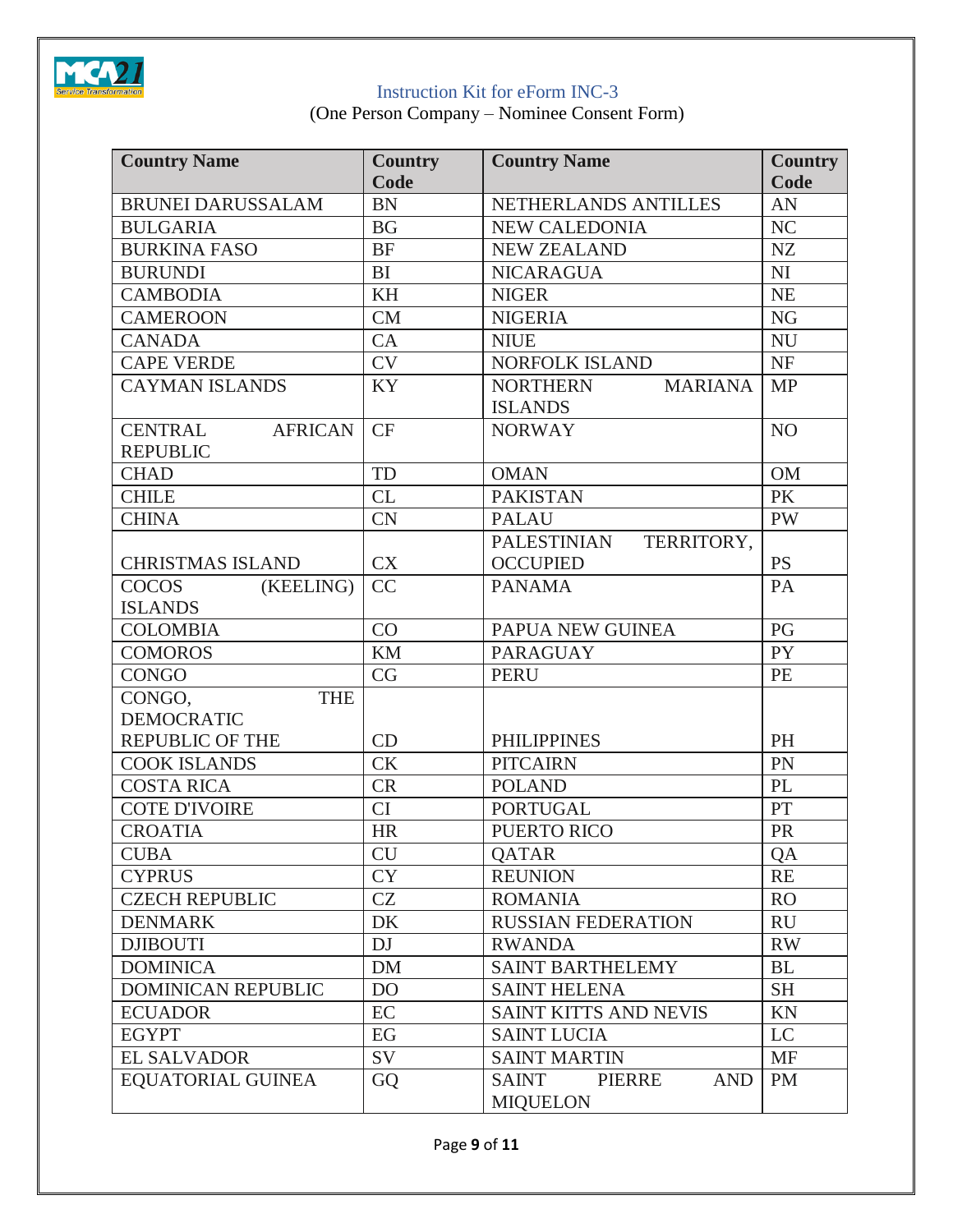

(One Person Company – Nominee Consent Form)

| <b>Country Name</b>                  | <b>Country</b> | <b>Country Name</b>                                     | <b>Country</b> |
|--------------------------------------|----------------|---------------------------------------------------------|----------------|
|                                      | Code           |                                                         | Code           |
|                                      |                | SAINT VINCENT AND<br><b>THE</b>                         |                |
| <b>ERITREA</b>                       | ER             | <b>GRENADINES</b>                                       | <b>VC</b>      |
| <b>ESTONIA</b>                       | <b>EE</b>      | <b>SAMOA</b>                                            | <b>WS</b>      |
| <b>ETHIOPIA</b>                      | ET             | <b>SAN MARINO</b>                                       | <b>SM</b>      |
| <b>FALKLAND</b><br><b>ISLANDS</b>    | <b>FK</b>      | <b>SAO TOME AND PRINCIPE</b>                            | <b>ST</b>      |
| (MALVINAS)                           |                |                                                         |                |
| <b>FAROE ISLANDS</b>                 | <b>FO</b>      | <b>SAUDI ARABIA</b>                                     | <b>SA</b>      |
| <b>FIJI</b>                          | FJ             | <b>SENEGAL</b>                                          | <b>SN</b>      |
| <b>FINLAND</b>                       | FI             | <b>SERBIA</b>                                           | <b>RS</b>      |
| <b>FRANCE</b>                        | <b>FR</b>      | <b>SEYCHELLES</b>                                       | <b>SC</b>      |
| <b>FRENCH GUIANA</b>                 | <b>GF</b>      | <b>SIERRA LEONE</b>                                     | <b>SL</b>      |
| FRENCH POLYNESIA                     | PF             | <b>SINGAPORE</b>                                        | SG             |
| <b>FRENCH</b><br><b>SOUTHERN</b>     | TF             | <b>SLOVAKIA</b>                                         | <b>SK</b>      |
| <b>TERRITORIES</b>                   |                |                                                         |                |
| <b>GABON</b>                         | GA             | <b>SLOVENIA</b>                                         | <b>SI</b>      |
| <b>GAMBIA</b>                        | <b>GM</b>      | <b>SOLOMON ISLANDS</b>                                  | SB             |
| <b>GEORGIA</b>                       | <b>GE</b>      | <b>SOMALIA</b>                                          | <b>SO</b>      |
| <b>GERMANY</b>                       | DE             | <b>SOUTH AFRICA</b>                                     | ZA             |
|                                      |                | SOUTH GEORGIA AND THE                                   |                |
| <b>GHANA</b>                         | <b>GH</b>      | <b>SOUTH SANDWICH ISLANDS</b>                           | <b>GS</b>      |
| <b>GIBRALTAR</b>                     | GI             | <b>SPAIN</b>                                            | <b>ES</b>      |
| <b>GREECE</b>                        | <b>GR</b>      | <b>SRI LANKA</b>                                        | LK             |
| <b>GREENLAND</b>                     | <b>GL</b>      | <b>SUDAN</b>                                            | <b>SD</b>      |
| <b>GRENADA</b>                       | GD             | <b>SURINAME</b>                                         | <b>SR</b>      |
| <b>GUADELOUPE</b>                    | <b>GP</b>      | <b>SVALBARD AND JAN MAYEN</b>                           | <b>SJ</b>      |
| <b>GUAM</b>                          | GU             | <b>SWAZILAND</b>                                        | SZ             |
| <b>GUATEMALA</b>                     | <b>GT</b>      | <b>SWEDEN</b>                                           | <b>SE</b>      |
| <b>GUERNSEY</b>                      | GG             | <b>SWITZERLAND</b>                                      | <b>CH</b>      |
| <b>GUINEA</b>                        | <b>GN</b>      | <b>SYRIAN ARAB REPUBLIC</b>                             | SY             |
| <b>GUINEA-BISSAU</b>                 | <b>GW</b>      | TAIWAN,<br><b>PROVINCE</b><br><b>OF</b><br><b>CHINA</b> | TW             |
| <b>GUYANA</b>                        | <b>GY</b>      | <b>TAJIKISTAN</b>                                       | <b>TJ</b>      |
| <b>HAITI</b>                         | <b>HT</b>      | <b>UNITED</b><br>TANZANIA,<br><b>REPUBLIC OF</b>        | <b>TZ</b>      |
| <b>ISLAND</b><br><b>AND</b><br>HEARD |                |                                                         |                |
| <b>MCDONALD</b><br><b>ISLANDS</b>    | HM             | <b>THAILAND</b>                                         | TH             |
| HOLY SEE (VATICAN CITY               | VA             | <b>TIMOR-LESTE</b>                                      | <b>TL</b>      |
| STATE)                               |                |                                                         |                |
| <b>HONDURAS</b>                      | HN             | <b>TOGO</b>                                             | TG             |
| <b>HONG KONG</b>                     | <b>HK</b>      | <b>TOKELAU</b>                                          | TK             |